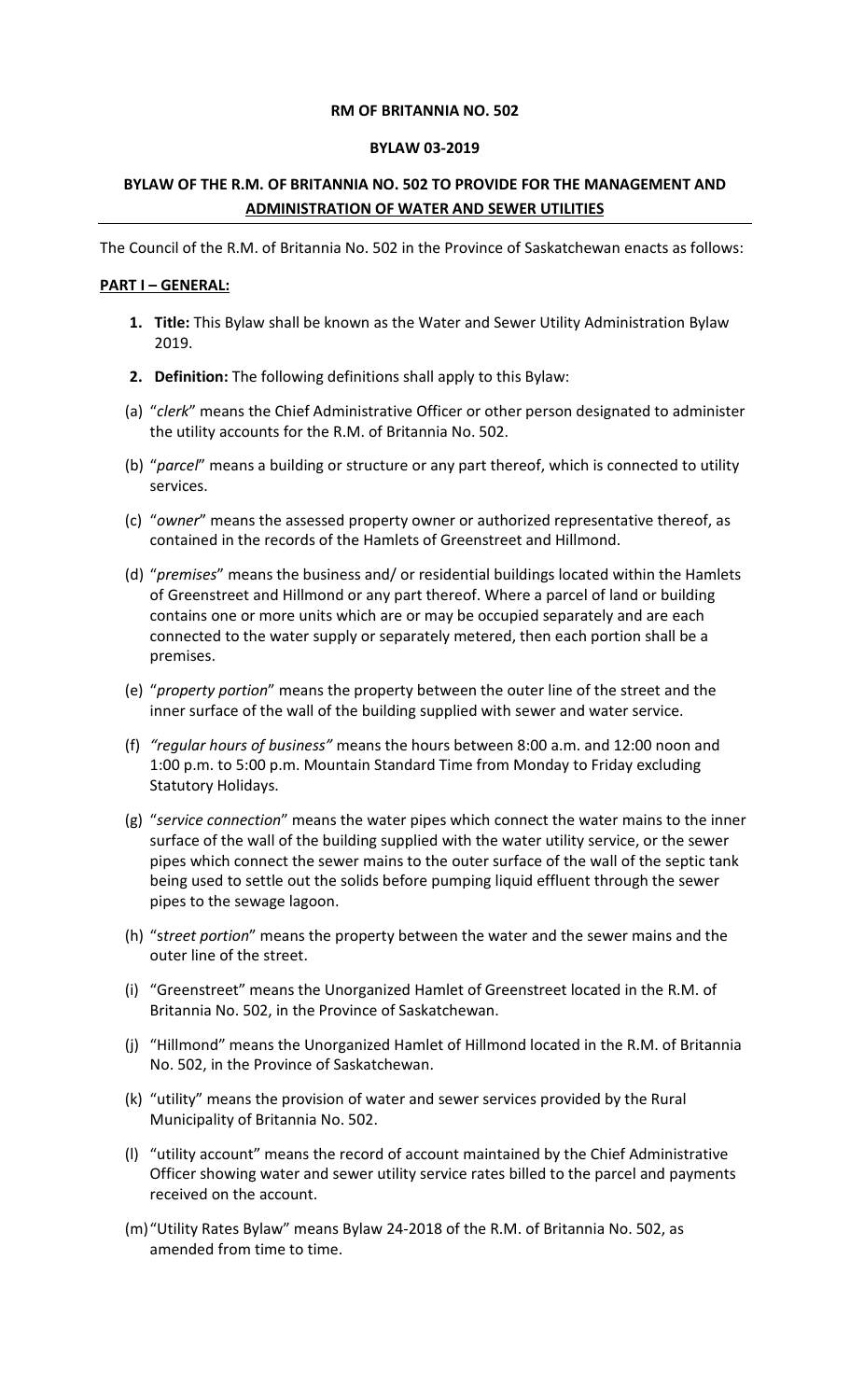- (n) "utility services" means the provision by the R.M. of Britannia No. 502 of a public potable water supply to a premise and the provision of a public sewage collection and disposal system from a premise.
- **3. Interpretation:** Any reference to a statute shall be taken to include a reference to any amending or replacing statute.

# **PART II – CONTINUATION OF WATER UTILITY**

- **4. Continuation:** The R.M. of Britannia No. 502, having constructed and operated water supply systems and sewer systems as a public utility within the Hamlets of Greenstreet and Hillmond, and being vested with authority pursuant to:
	- (a) Clause 8 (1)(i) of *The Municipalities Act*, which grants the R.M. of Britannia No. 502 the authority to pass bylaws respecting services provided by or on behalf of the Hamlets of Greenstreet and Hillmond, including the authority to establish fees for providing those services and;
	- (b) Clause 8(1)(j) of *The Municipalities Act*, which provides the R.M. of Britannia No. 502 the authority to pass bylaws respecting public utilities;

Hereby continue the water and sewer utility for the purpose of supplying water to any resident or business located within the Hamlets of Greenstreet and Hillmond in accordance with the terms of this bylaw.

### **PART III - CONNECTION OF UTILITY**

### **5. Requirement to Connect:**

- (a) Every premises located within the Hamlets of Greenstreet and Hillmond shall be connected to the utility, except as otherwise provided by this bylaw.
- (b) Premises may be exempted from the requirement to connect to the utility by resolution of council, which exemption may be granted, refused or rescinded within the sole discretion of the council.
- (c) Where there may be any premises not connected to the utility, which premises are not subject of an exemption resolution granted by council as at the effective date of this bylaw, the owner of such premises shall apply to be connected to the utility on or before the 30<sup>th</sup> day thereafter.
- (d) Where premises are hereafter moved into or constructed within the Hamlets of Greenstreet and Hillmond, the owner of such premises shall apply to be connected to the utility on or before the granting of a building permit for the construction, and any such premises may not be occupied until such time as the premises are connected to the utility in accordance with the terms of this bylaw.
- (e) Where the premises are to be renovated and such renovations require the cessation of utility service, the owner shall apply to be temporarily disconnected from the utility for such time as shall be necessary to effect renovation, such application to be made on or before the granting of a building permit for the purposes of such renovation (or in the event a permit is not required, at least 10 business days before renovation shall commence.)
- (f) Where premises are to be demolished and where such premises have not been granted an exemption, the owner shall apply to be disconnected from the utility, such application to be made on or before the granting of the demolition permit by the R.M. of Britannia No. 502.

# **6. Connection Point and Place of Supply:**

(a) From and after such time as connection to the utility is approved, and subject to the terms and conditions of this bylaw and any other bylaw of the R.M. of Britannia No. 502 where water service is to be provided to premises, the R.M. of Britannia No. 502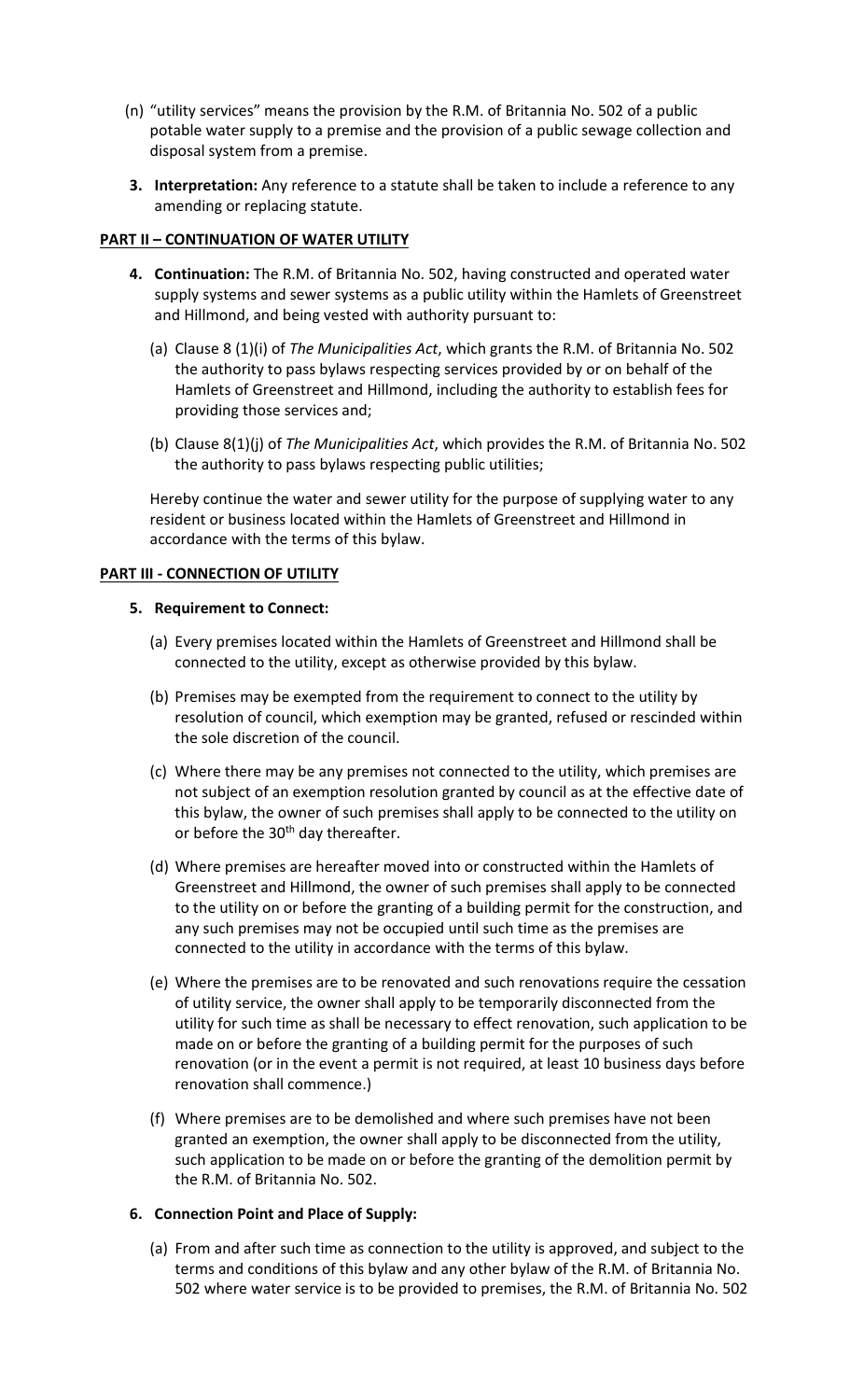shall supply water to the premises at the property line of the land to be serviced, adjacent to such street, lane or easement upon which the water supply line shall be situated.

## **7. Construction of Service Connection:**

- (a) The owner of each premises is responsible for any and all construction work done to connect to or disconnect from the utility, as provided for in this bylaw. Such responsibility shall extend to and include obtaining the necessary permits and authorizations, the supervision of any contractor(s) and ensuring that any work meets the specifications and requirements of the R.M. of Britannia No. 502.
- (b) No owner shall install a service connection without first submitting an *Application to Construct a Service Connection* (as set out in Appendix I). The application must be authorized by an R.M. of Britannia No. 502 official as designated by the Chief Administrative Officer prior to the start of any installation of a service connection. Fees for such a permit are set out in Schedule "A" of this bylaw.
- (c) No service connection shall be installed except in accordance with R.M. of Britannia No. 502 construction design standards as set out in Appendix "II", unless otherwise permitted in writing by the R.M. of Britannia No. 502.
- (d) Every service connection constructed shall be inspected and accepted by a designated R.M. of Britannia No. 502 official during regular hours of business, prior to backfilling. Requests for inspections should be provided to the R.M. of Britannia No. 502 office at least 24 hours prior to inspection.
- (e) Inspections lasting longer in duration than one hour, or performed outside of regular hours of business shall be charged an additional fee as outlined in "Schedule A" of this bylaw.
- (f) Fees to be paid to the R.M. of Britannia No. 502 may be adjusted:
	- (i) Where the owner requests installation work from the R.M. of Britannia No. 502 which is above the normal prescribed minimum standard, in which case, the owner shall be responsible to reimburse the R.M. of Britannia No. 502 for all additional costs arising therefrom;
	- (ii) Where the service connection is made on a street which is not contained on a normal sixty-six (66) foot street right-of-way allowance. Street width variations from this standard shall be adjusted on a proportionate basis.
- (g) The R.M. of Britannia No. 502 or its contractor shall install the street portion of the service connection unless there is a Development and/ or Servicing Agreement entered into to the contrary. Regardless of who undertakes construction, any such street portion, when constructed, shall belong to the R.M. of Britannia No. 502 and shall be the R.M. of Britannia No. 502's responsibility to maintain.
- (h) No owner will remove or sever a service connection previously installed, without first obtaining an *Application to Remove or Sever a Service Connection* (as set out in Appendix IV). Fees for an application to remove or sever a service connection set forth in Schedule "A".
- (i) No owner will reconnect to a service connection previously made without first obtaining an *Application to Construct a Service Connection (as set out in Appendix I)*.

## **8. Maintenance & Repair of Service Connection:**

(a) The R.M. of Britannia No. 502 shall be responsible for all maintenance of the street portion of the service connection. At such time as the street portion of the service connection is deemed by the R.M. of Britannia No. 502 to be beyond repair, the R.M. of Britannia No. 502 may, under *The Local Improvements Act, 1993,* replace the service connection at the expense of the owner.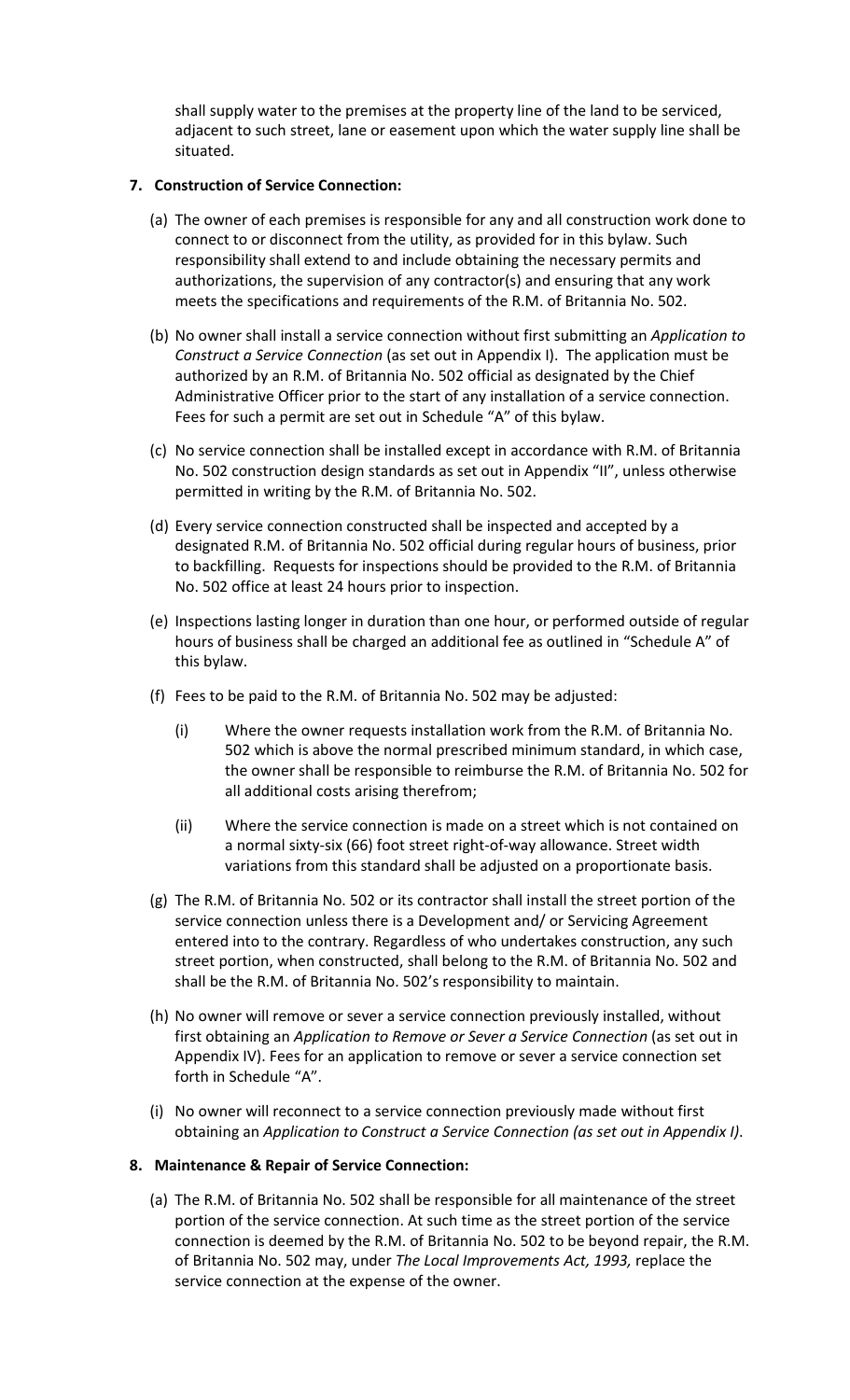- (b) The owner shall be responsible for the maintenance of the property portion of the service connection, and all costs relating thereto are the responsibility of the owner. Notwithstanding the foregoing, the R.M. of Britannia No. 502 retains all rights, including but not being limited to those of entry and repair granted to it in Sections 26 through 28 of *The Municipalities Act.*
- (c) The owner shall be responsible for disconnect and reconnect fees when required for repairs to the property portion of their water or sewer line as outlined in Schedule "A". After hours service fees as outlined in Schedule "A" may also be applicable in emergency situations.
- (d) The owner is responsible for repair and replacement of a water meter damaged as a result of freezing.
- (e) In the event of a blocked sewer line:

(i) The owner is responsible to obtain the services of a private sewer cleaning service:

(ii) The owner shall obtain approval prior to the work commencing, and a public works staff person must be present at the time the work is undertaken;

(iii)The cost of the work shall be borne as follows:

- (A) All invoices for sewer service shall be rendered to the owner. The owners shall direct the sewer contractor to, if possible, indicate on their bill the location and cause of blockage, and:
	- (1) Where the blockage was located on the street portion of the service connection, the R.M. of Britannia No. 502 shall reimburse the owner for all reasonable costs;
	- (2) Where the blockage was not on the street portion, the owner shall bear the costs;
- (B) Where the location cannot be ascertained, the R.M. of Britannia No. 502 will reimburse the owner one-half of all reasonable costs. Notwithstanding the foregoing, the R.M. of Britannia No. 502 will not be liable to reimburse the owner where prior approval was not obtained.

#### **PART IV – ADMINISTRATION OF ACCOUNT**

#### **9. Application for Commencement of Service:**

- (a) All applications for Commencement of Water and Sewer Utility Service, shall be made in prescribed form attached as Appendix "III".
- (b) All applications for Termination of Water and Utility Service shall be made in prescribed form as attached as Appendix "III", and shall specify the affected premises and indicate the date of termination.
- (c) The R.M. of Britannia No. 502 may terminate service in accordance with the provisions of this or any other bylaw of council.

#### **10. Conditions of Supply:**

- (a) The R.M. of Britannia No. 502 retains the right to restrict or ration the amount of water being consumed by any premises.
- (b) The owner shall ensure that after construction of the service connection, and prior to commencement of water services, all water tanks, swimming pools or other storage vessels or containers which have or will contain non-potable or other contaminated water, and which are connected to the water utility service, shall have a water back flow preventer installed so as to prevent non-potable or contaminated water from siphoning back into the water utility service.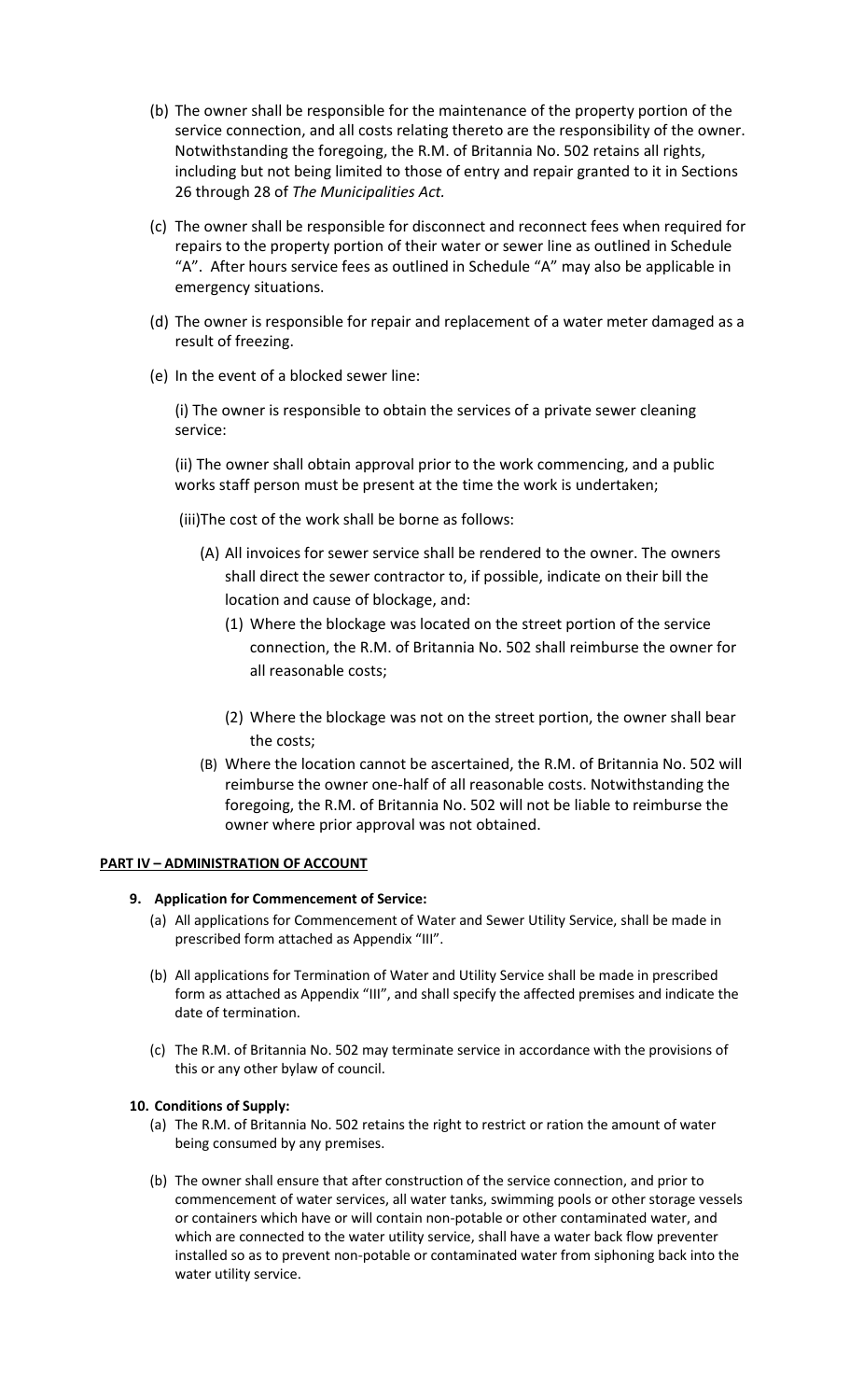- (c) The owner of any premises containing a water heater which is located above ground level shall install a water back flow preventer ahead of the water heater intake, so as to prevent damage to the water heater in the event of water pressure failure.
- (d) No owner shall sell, convey or dispose of, or give away or permit water to be carried or taken away or use it or supply it for the benefit of others, without the express written permission of the R.M. of Britannia No. 502. This prohibition does not apply to the supply of water and sewer service to any tenant located on the premises, provided that the water supplied to a tenant shall be consumed on the premises and may not be used or carried to another location.
- (e) No other water supply shall be connected to the premises in any way, which would result in a direct or indirect connection to the R.M. of Britannia No. 502 water supply.

#### **11. Water Meter Installations:**

- (a) Where premises are hereafter moved into or constructed within the Hamlets of Greenstreet and Hillmond, or where existing premises are to be renovated and such renovations require the cessation of utility service, the owner of such premises shall apply to have a water meter installed within their premises.
- (b) All owners are required to pay a water meter deposit at rates set out in Schedule "A". Such deposit will be credited to the utility account upon termination of service.
- (c) All meter installation and maintenance work shall be scheduled at the R.M. of Britannia No. 502 Office, unless the work is of an emergency nature.
- (d) Installation of meters by request shall be charged at rates set out in Schedule "A".
- (e) Water Meter Testing a meter may be tested for accuracy on request of the owner. Such testing shall consist of sending the meter to a qualified contractor. The results of the test shall be final. If the test confirms accuracy, the owner of the property where the meter was installed shall pay for the cost of the testing. If the test shows deficiency in the meter, the R.M. of Britannia No. 502 shall pay for the cost of the testing.

#### **12. Commencement and Termination of Service:**

- (a) Water meters will be read and service connections will be turned on or off during regular hours of business.
- (b) Water will be turned on by an R.M. of Britannia No. 502 employee only if a responsible, adult representative of the owner is present to check for leaks or open taps.
- (c) The owner must be present to allow an R.M. of Britannia No. 502 employee access to a water meter for a reading, unless the water meter has a remote or electronic reading water meter recorder attached.
- (d) Owners requiring service outside of regular hours of business shall schedule an appointment and shall pay, in advance, the after hours service fees as set out in Schedule "A" of this bylaw.
- (e) The R.M. of Britannia No. 502 reserves the right to terminate service at any time, by providing the owner with 24 hours written notice.

#### **13. Utility Billing:**

- (a) Utility accounts shall be billed quarterly, at the beginning of January, April, July, and October.
- (b) Water meters shall be read not less than twice in a calendar year.
- (c) Estimates shall be adjusted to actual usage at the billing following the estimate.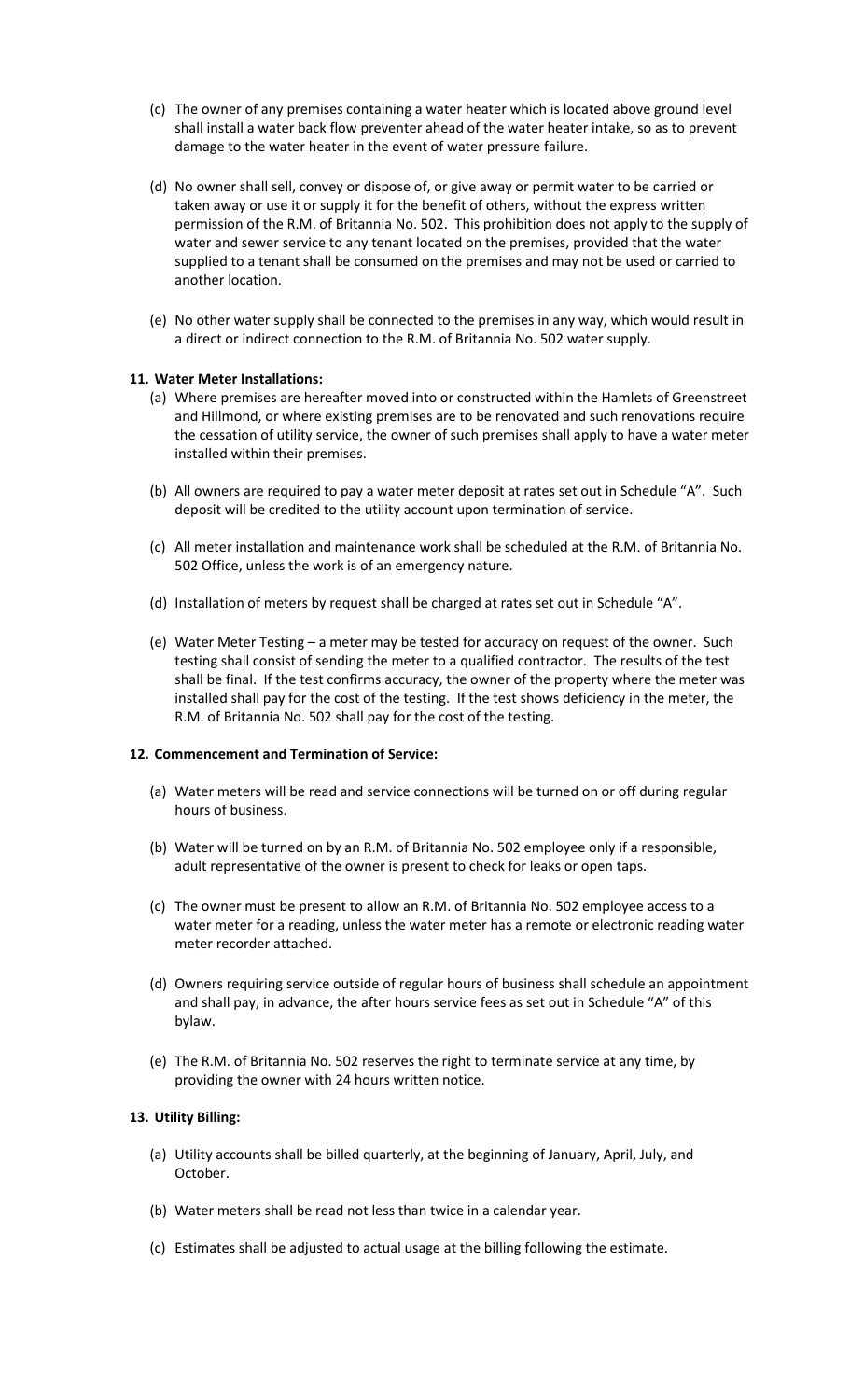(d) Estimates shall be based on the average of previous billing periods when historical information is available, and shall be based on 75% of previous billing when historical information is not available.

### **14. Overdue Accounts and Recovery Costs:**

- (a) Any costs, fees or permits payable under this bylaw which are not otherwise recovered, may be added to the utility account for the parcel, and may be collected in like manner as utility rates.
- (b) Accounts not paid within 90 days of mailing shall have an overdue charge added to the account, as per the Utility Rate Bylaw.
- (c) If a utility account remains outstanding more than 120 days, a final reminder notice shall be sent to the owner, stating that if arrears are not paid within 7 days, the water utility service will be disconnected. All fees associated with disconnection and reconnection along with all arrears will be required prior to reconnection. Any unpaid fees will be added to the outstanding utility account.
- (d) As provided for in Section 369(1)(b) of *The Municipalities Act 2006,* unpaid charges for a utility service provided to a parcel by the public utility that are owing with respect to the parcel may be added to the tax roll for that parcel.

## **PART IV – PENALTIES:**

### **15. An owner who contravenes any of the following provisions of this bylaw:**

- (a) Subparagraphs 5 (c) through (f);
- (b) Subparagraphs  $7$  (b), (c), (d) and (g);
- (c) Subparagraphs 10 (b) through (e)

Shall be guilty of an offence and upon summary conviction, subject to the provisions of the General Penalty Bylaw of the R.M. of Britannia No. 502.

- **16.** Notwithstanding any penalties imposed by this bylaw, where a contravention of any of the provisions set forth in Paragraph 15 should be of a continuing or ongoing nature, the R.M. of Britannia No. 502 may terminate utility service without notice to the owner or any occupant of the affected premises.
- **17.** Where the R.M. of Britannia No. 502 should incur costs as a result of an offence hereunder, such costs may be added to and form part of taxes on the premises.

## **PART V – COMING INTO FORCE**

- **18.** This bylaw shall come into force and take effect on March 20, 2019.
- **19.** Bylaw 16-2017 is repealed effective upon the coming into force of this bylaw.

Reeve

Chief Administrative Officer

\_\_\_\_\_\_\_\_\_\_\_\_\_\_\_\_\_\_\_\_\_\_\_\_\_\_

\_\_\_\_\_\_\_\_\_\_\_\_\_\_\_\_\_\_\_\_\_\_\_\_\_\_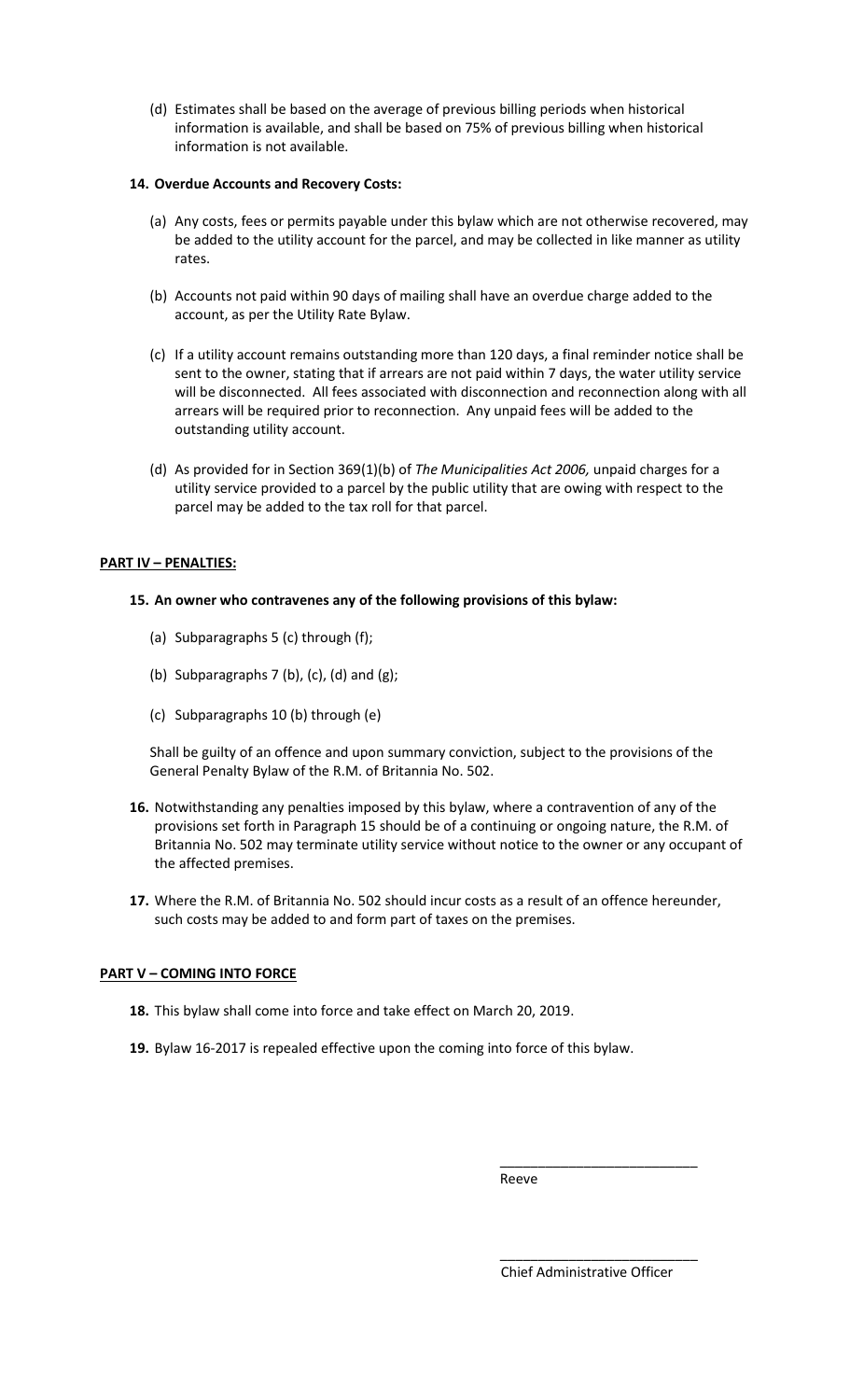## **WATER AND UTILITY ADMINISTRATION BYLAW**

## **APPENDIX I**

# *APPLICATION TO CONSTRUCT A SERVICE CONNECTION*

|    | <b>PROPERTY OWNER:</b>                                                                                         |  |  |
|----|----------------------------------------------------------------------------------------------------------------|--|--|
|    |                                                                                                                |  |  |
|    |                                                                                                                |  |  |
|    |                                                                                                                |  |  |
|    |                                                                                                                |  |  |
|    | LOT:_____________________________BLOCK:_______________________PLAN:_________________________________           |  |  |
|    | <b>CONTRACTOR:</b>                                                                                             |  |  |
|    |                                                                                                                |  |  |
|    | MAILING ADDRESS: North and Alliance and Alliance and Alliance and Alliance and Alliance and Alliance and Allia |  |  |
|    |                                                                                                                |  |  |
|    | The undersigned contractor hereby agrees as follows:                                                           |  |  |
|    | 1. To construct the service connection in accordance with the attached specifications;                         |  |  |
| 2. | To provide proof of liability insurance in the amount of \$1,000,000.00 or more;                               |  |  |
| 3. | To pay an application fee of \$50.00;                                                                          |  |  |
| 4. | To provide the R.M. of Britannia No. 502 with 24 hours' notice prior to inspection;                            |  |  |
| 5. | To indemnify and save harmless the R.M. of Britannia No. 502 with respect to any action against                |  |  |
|    | the R.M. of Britannia No. 502 resulting from any activity or lack of activity on the part of the               |  |  |
|    | contractor.                                                                                                    |  |  |
|    |                                                                                                                |  |  |

| Date                                      | Contractor |
|-------------------------------------------|------------|
| For Office Use Only                       |            |
| Receipt for Fee # _______________________ |            |
| Proof of insurance provided:              |            |

\_\_\_\_\_\_\_\_\_\_\_\_\_\_\_\_\_\_\_\_\_\_\_\_\_\_\_ \_\_\_\_\_\_\_\_\_\_\_\_\_\_\_\_\_\_\_\_\_\_\_\_\_\_\_\_\_\_\_\_\_\_\_\_\_\_\_\_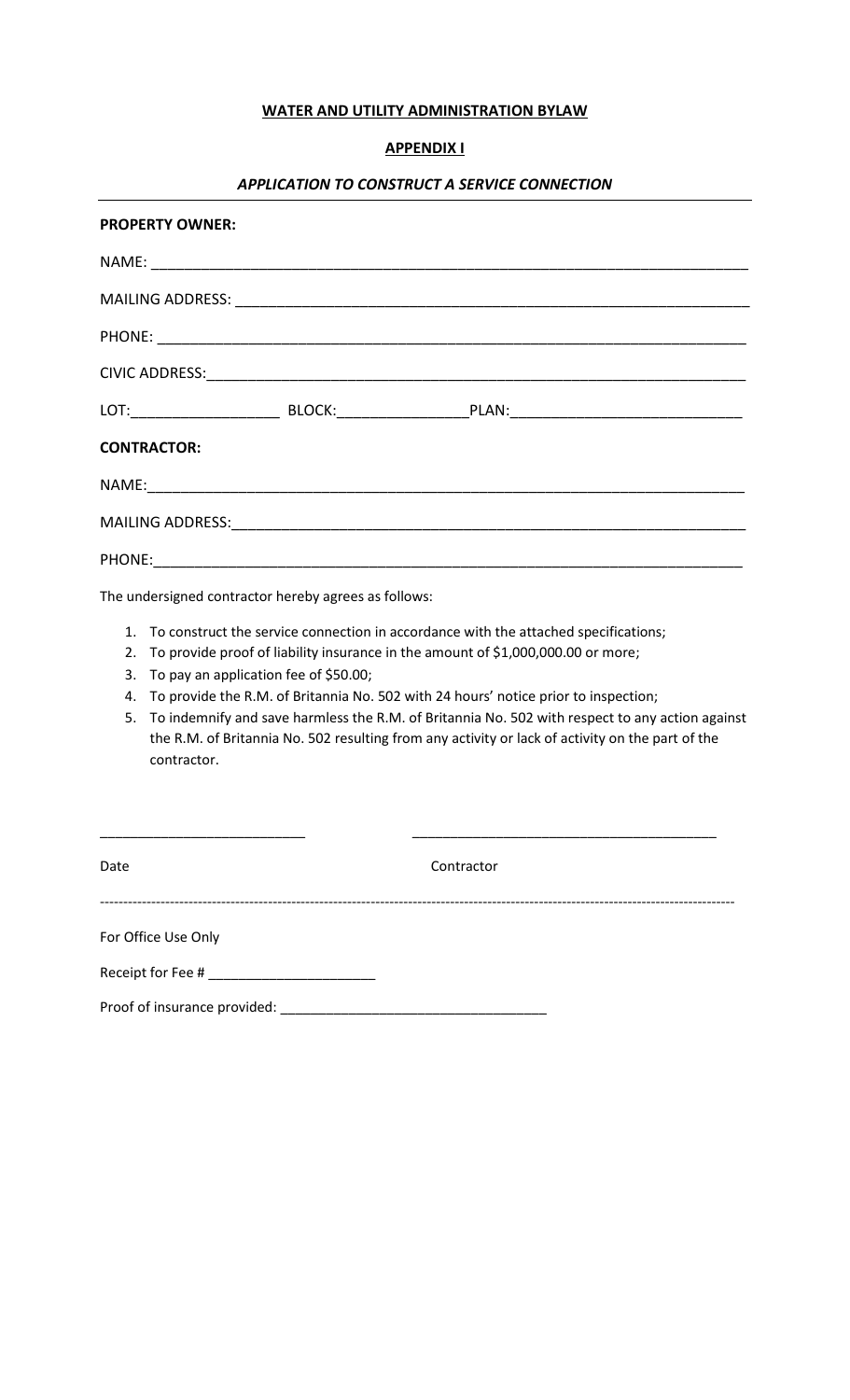# APPLICATION TO CONSTRUCT A SERVICE CONNECTION

(Continued)

|--|

| Water Line Size, Type: 1988 Contract Contract Contract Contract Contract Contract Contract Contract Contract Contract Contract Contract Contract Contract Contract Contract Contract Contract Contract Contract Contract Contr |
|--------------------------------------------------------------------------------------------------------------------------------------------------------------------------------------------------------------------------------|
|                                                                                                                                                                                                                                |
|                                                                                                                                                                                                                                |
|                                                                                                                                                                                                                                |
|                                                                                                                                                                                                                                |
| Comments:                                                                                                                                                                                                                      |
|                                                                                                                                                                                                                                |
|                                                                                                                                                                                                                                |
| I hereby authorize connection of the above property to the water and sewer service of the R.M. of                                                                                                                              |

e connection of the above property to the water and sewer service of  $the$ O ereby autho Britannia No. 502.

Date

Authorized R.M. of Britannia No. 502 Official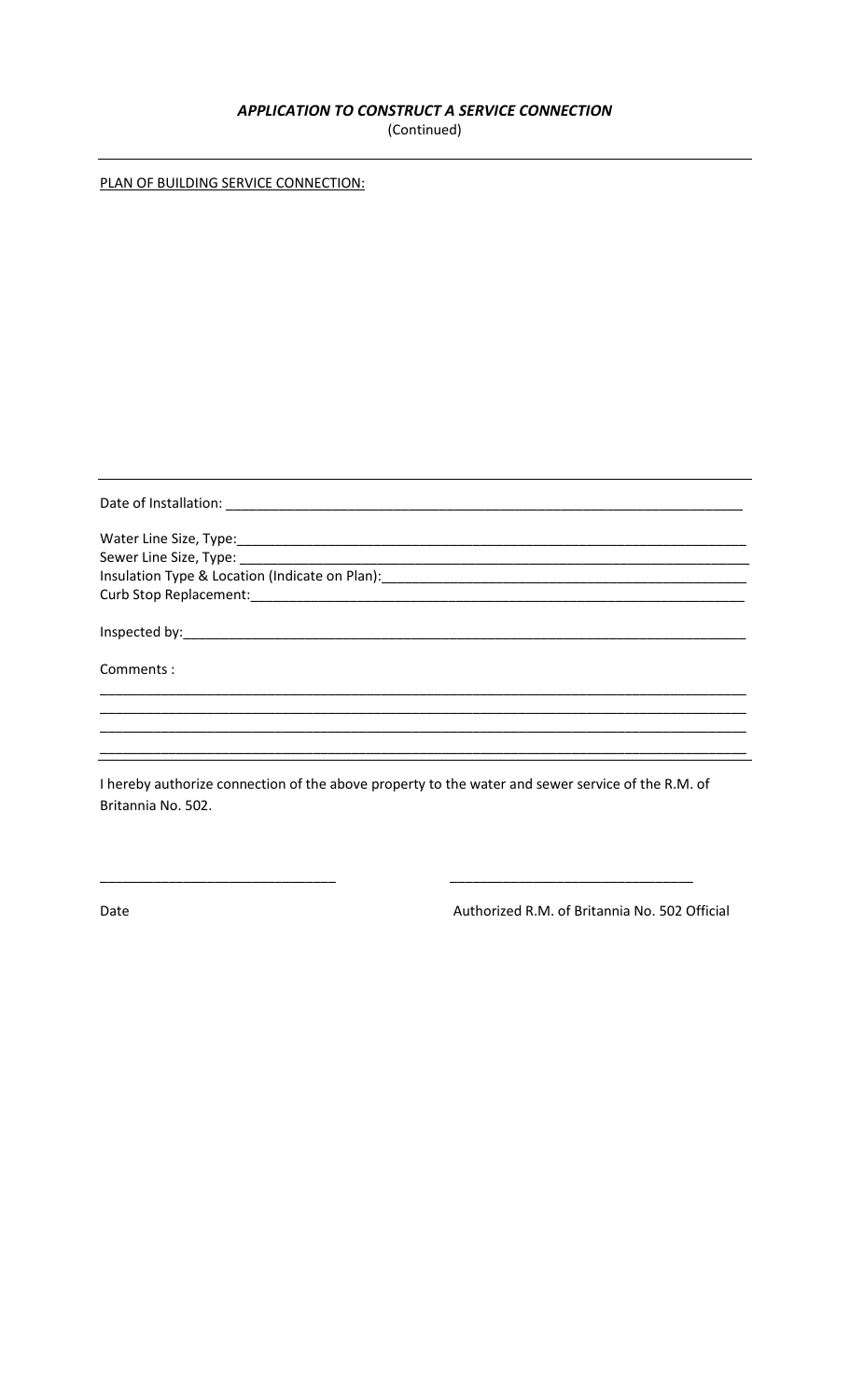## **WATER AND SEWER UTILITY ADMINISTRATION BYLAW APPENDIX II**

## *SPECIFICATIONS FOR BUILDING SERVICE CONNECTIONS*

- 1. The owner is responsible to supply all material, labor and equipment to perform all operations involved in connection, assembly testing and certification of the water and sewer building connection(s) as described in this permit application.
- 2. The work consists of construction and installation of water and sewer service pipe from the R.M. of Britannia No. 502 service box up to but not including the water meter inside of the house. Basic water and sewer construction shall be as per drawing "A".
- 3. Provincial and federal plumbing codes and any other regulations pertaining to water and sewer installation, as well as any local R.M. of Britannia No. 502 specifications shall be followed.
- 4. The R.M. of Britannia No. 502 should be notified at least 24 hours prior to commencement of construction.
- 5. Water Service pipe shall be:
	- Minimum inside diameter of 20 mm;
	- Copper type "K" soft or plastic type as approved by the R.M. of Britannia No. 502 Engineers;
	- Insulated where required by the R.M. of Britannia No. 502 using insulation material as approved by R.M. of Britannia No. 502 Engineers.
- 6. Sewer Service pipe shall be:
	- PVC pipe complete with rubber gaskets as approved by R.M. of Britannia No. 502 Engineers;
	- Minimum inside diameter of 100 mm;
	- Insulated where required by the R.M. of Britannia No. 502 using insulation material as approved R.M. of Britannia No. 502 Engineers.
- 7. Pipe bedding and backfill material shall be either the bottom of the trench (undisturbed soil) or sand.
- 8. Water service line can be installed in a common trench with sanitary sewer line.
- 9. To install:
	- Ensure that all pipes and fittings are clean and free of defects before, during and after installation;
	- Trench to minimum cover of 2.6 m over sewer pipe, 2.8 m over water pipe at curb stop; and 2.25 m at building, or as approved by R.M. of Britannia No. 502 Engineers (depths are to be from finished grade);
	- Sewer pipe to have a minimum grade of 1% for 150 mm, 2% for 100 mm;
	- Lay sewer pipe on a prepared bed, ensuring proper alignment to prevent undue settlement;
	- Installation of sewer pipe shall be to pipe manufacturer's specifications and using approved equipment;
	- Sewer pipe is not to be laid on frozen bedding;
	- Water pipe is to be installed so it will drain to the curb stop from the building, at sufficient depth to prevent frost penetration.
- 10. Building Connections:
	- Water and sewer connection lines shall be brought a minimum of 1 m up inside the basement. A ball valve shall be installed on the water line, inside the building by the owner. The R.M. of Britannia No. 502 shall install the water meter;
	- The owner is responsible to inspect the existing curb stop prior to connection of water service. If the existing curb stop is bent or rusted or in some way damaged, the owner shall report this to the R.M. of Britannia No. 502. The R.M. of Britannia No. 502 will then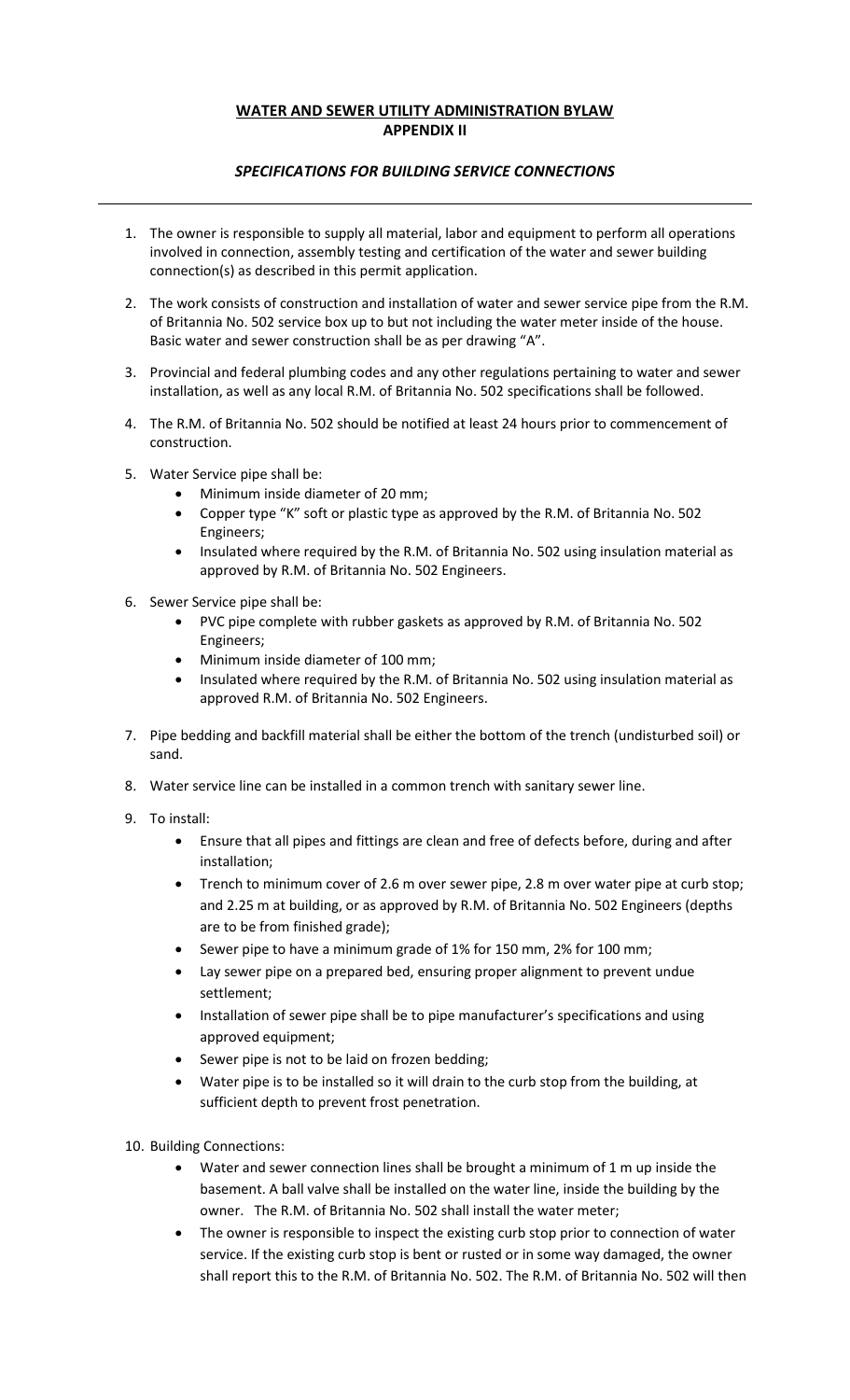supply the owner with new curb stop at no charge, and the owner will be responsible for installation. If the owner does not advise the R.M. of Britannia No. 502 prior to installation of water service, the owner shall replace the curb stop at the owner's expense.

- 11. Inspection and Approval Requirements:
	- The R.M. of Britannia No. 502 shall be contacted for inspection of all service connections prior to backfilling. Any deficiencies found during inspection shall be corrected at the owner's expense before final approval for connection is given;
	- All inspections shall be done during regular hours of business.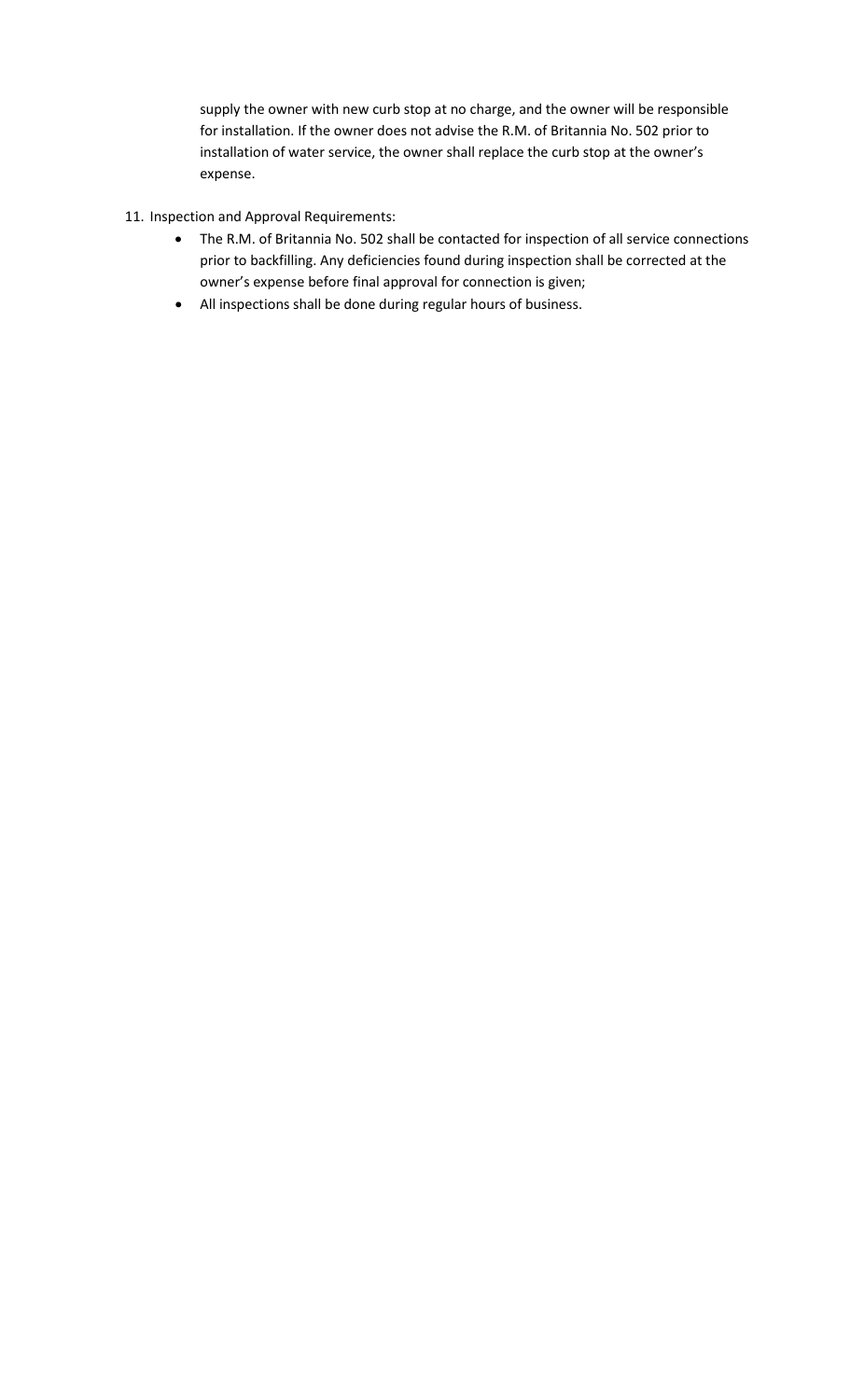## **WATER AND SEWER UTILITY ADMINISTRATION BYLAW APPENDIX III**

## *APPLICATION FOR COMMENCEMENT OF WATER AND SEWER UTILITY SERVICES/ APPLICATION FOR TERMINATON OF WATER AND SEWER UTILITY SERVICES*

I HEREBY APPLY FOR WATER AND SEWER UTILITY SERVICE TO BE PROVIDED BY THE R.M. OF BRITANNIA NO. 502. I ACKNOWLEDGE AND AGREE THAT SERVICE SHALL BE PROVIDED IN ACCORDANCE WITH THE TERMS AND CONDITIONS SET FORTH IN THE WATER AND SEWER UTILITY ADMINISTRATION BYLAW AND THE UTILITY RATES BYLAW, AND SUCH OTHER BYLAWS AND RESOLUTIONS AS MAY BE PASSED BY THE R.M. OF BRITANNIA NO. 502 COUNCIL FROM TIME TO TIME. I FURTHER AGREE TO ABIDE BY THE TERMS AND CONDITIONS OF EACH SUCH BYLAW AND RESOLUTION.

SIGNATURE: \_\_\_\_\_\_\_\_\_\_\_\_\_\_\_\_\_\_\_\_\_\_\_\_\_\_\_\_\_\_ Date:\_\_\_\_\_\_\_\_\_\_\_\_\_\_\_\_\_\_\_\_\_\_\_\_\_\_\_\_\_\_\_\_

Termination:

I hereby apply for the above water and sewer utility service to be terminated.

SIGNATURE: \_\_\_\_\_\_\_\_\_\_\_\_\_\_\_\_\_\_\_\_\_\_\_\_\_\_\_\_\_\_ Date:\_\_\_\_\_\_\_\_\_\_\_\_\_\_\_\_\_\_\_\_\_\_\_\_\_\_\_\_\_\_\_\_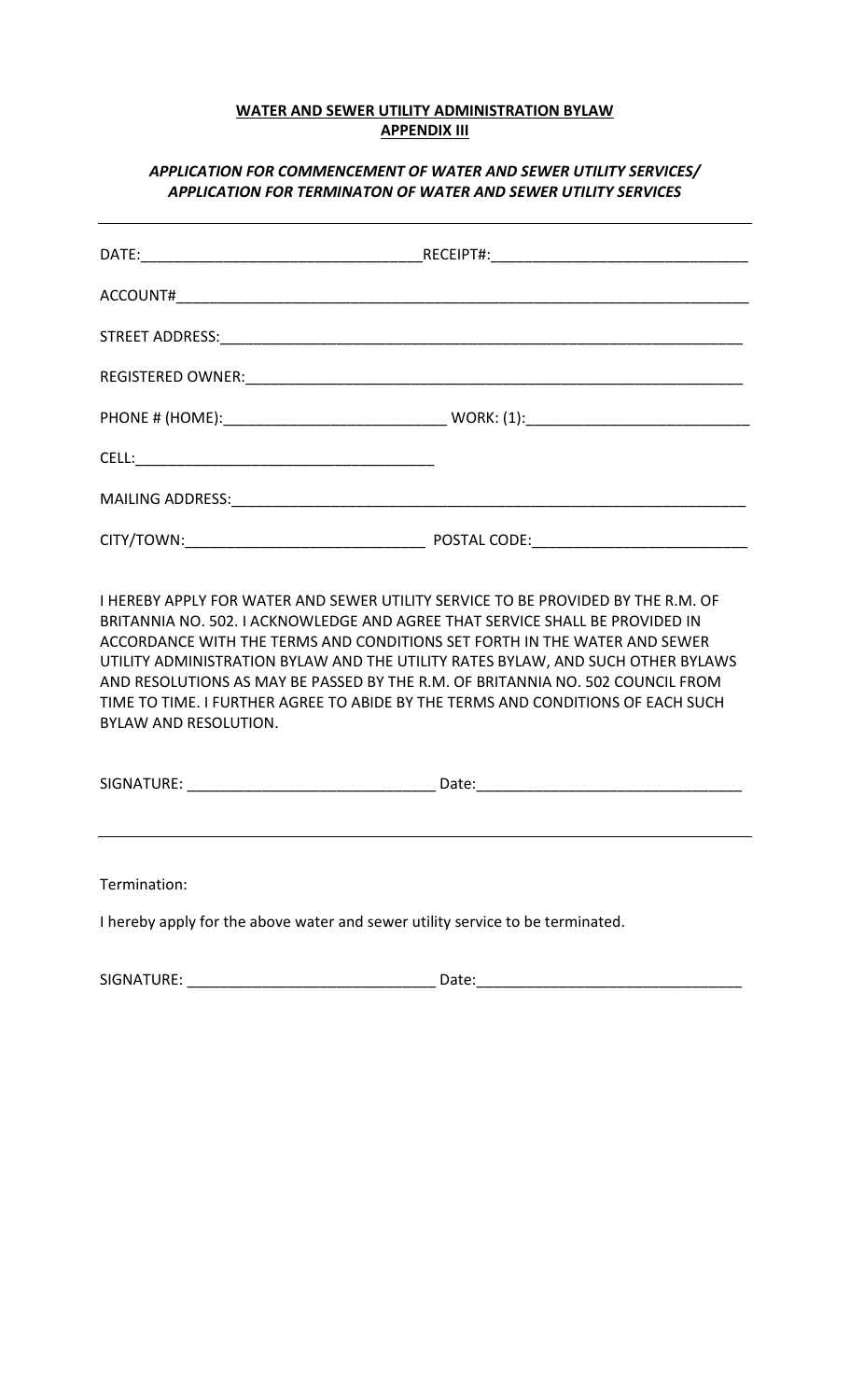## **WATER AND UTILITY ADMINISTRATION BYLAW**

# **APPENDIX IV**

# *APPLICATION TO REMOVE OR SEVER A SERVICE CONNECTION*

| <b>PROPERTY OWNER:</b>                               |                                                                                                                                                                                                                                                                                                                                                                                                                                                                                                                                   |  |  |
|------------------------------------------------------|-----------------------------------------------------------------------------------------------------------------------------------------------------------------------------------------------------------------------------------------------------------------------------------------------------------------------------------------------------------------------------------------------------------------------------------------------------------------------------------------------------------------------------------|--|--|
|                                                      |                                                                                                                                                                                                                                                                                                                                                                                                                                                                                                                                   |  |  |
|                                                      |                                                                                                                                                                                                                                                                                                                                                                                                                                                                                                                                   |  |  |
|                                                      |                                                                                                                                                                                                                                                                                                                                                                                                                                                                                                                                   |  |  |
|                                                      |                                                                                                                                                                                                                                                                                                                                                                                                                                                                                                                                   |  |  |
|                                                      |                                                                                                                                                                                                                                                                                                                                                                                                                                                                                                                                   |  |  |
|                                                      | <b>CONTRACTOR:</b>                                                                                                                                                                                                                                                                                                                                                                                                                                                                                                                |  |  |
|                                                      |                                                                                                                                                                                                                                                                                                                                                                                                                                                                                                                                   |  |  |
|                                                      |                                                                                                                                                                                                                                                                                                                                                                                                                                                                                                                                   |  |  |
|                                                      |                                                                                                                                                                                                                                                                                                                                                                                                                                                                                                                                   |  |  |
| The undersigned contractor hereby agrees as follows: |                                                                                                                                                                                                                                                                                                                                                                                                                                                                                                                                   |  |  |
| 2.<br>3.<br>5.                                       | 1. To remove or sever the service connection in accordance with the attached specifications;<br>To provide proof of liability insurance in the amount of \$1,000,000.00 or more;<br>To pay an application fee of \$50.00;<br>4. To provide the R.M. of Britannia with 24 hours' notice prior to inspection;<br>To indemnify and save harmless the R.M. of Britannia No. 502 with respect to any action against<br>the R.M. of Britannia No. 502 resulting from any activity or lack of activity on the part of the<br>contractor. |  |  |

| Date                                                               | Contractor |
|--------------------------------------------------------------------|------------|
| For Office Use Only                                                |            |
| Receipt for Fee # ___________________________                      |            |
| Proof of insurance provided: National Proof of insurance provided: |            |

\_\_\_\_\_\_\_\_\_\_\_\_\_\_\_\_\_\_\_\_\_\_\_\_\_\_\_ \_\_\_\_\_\_\_\_\_\_\_\_\_\_\_\_\_\_\_\_\_\_\_\_\_\_\_\_\_\_\_\_\_\_\_\_\_\_\_\_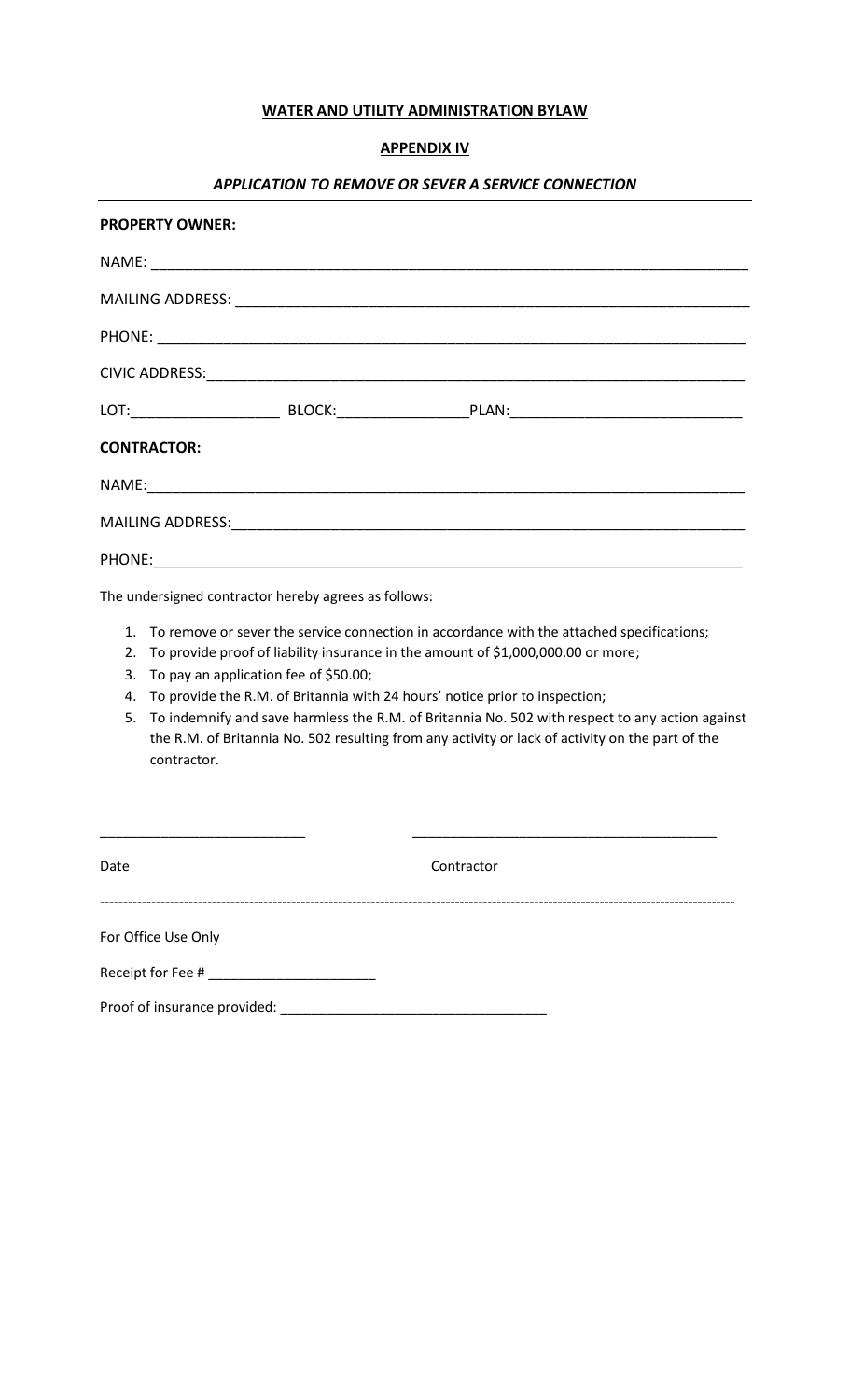# *APPLICATION TO REMOVE OR SEVER A SERVICE CONNECTION*

(Continued)

Date of Removal or Severance: \_\_\_\_\_\_\_\_\_\_\_\_\_\_\_\_\_\_\_\_\_\_\_\_\_\_\_\_\_\_\_\_\_\_\_\_\_\_\_\_\_\_\_\_\_\_\_\_\_\_\_\_\_\_\_\_\_\_

Inspected by:\_\_\_\_\_\_\_\_\_\_\_\_\_\_\_\_\_\_\_\_\_\_\_\_\_\_\_\_\_\_\_\_\_\_\_\_\_\_\_\_\_\_\_\_\_\_\_\_\_\_\_\_\_\_\_\_\_\_\_\_\_\_\_\_\_\_\_\_\_\_\_\_\_\_

Comments :

I hereby authorize removal or severance of the above property to the water and sewer service of the R.M. of Britannia No. 502.

\_\_\_\_\_\_\_\_\_\_\_\_\_\_\_\_\_\_\_\_\_\_\_\_\_\_\_\_\_\_\_ \_\_\_\_\_\_\_\_\_\_\_\_\_\_\_\_\_\_\_\_\_\_\_\_\_\_\_\_\_\_\_\_

\_\_\_\_\_\_\_\_\_\_\_\_\_\_\_\_\_\_\_\_\_\_\_\_\_\_\_\_\_\_\_\_\_\_\_\_\_\_\_\_\_\_\_\_\_\_\_\_\_\_\_\_\_\_\_\_\_\_\_\_\_\_\_\_\_\_\_\_\_\_\_\_\_\_\_\_\_\_\_\_\_\_\_\_\_ \_\_\_\_\_\_\_\_\_\_\_\_\_\_\_\_\_\_\_\_\_\_\_\_\_\_\_\_\_\_\_\_\_\_\_\_\_\_\_\_\_\_\_\_\_\_\_\_\_\_\_\_\_\_\_\_\_\_\_\_\_\_\_\_\_\_\_\_\_\_\_\_\_\_\_\_\_\_\_\_\_\_\_\_\_ \_\_\_\_\_\_\_\_\_\_\_\_\_\_\_\_\_\_\_\_\_\_\_\_\_\_\_\_\_\_\_\_\_\_\_\_\_\_\_\_\_\_\_\_\_\_\_\_\_\_\_\_\_\_\_\_\_\_\_\_\_\_\_\_\_\_\_\_\_\_\_\_\_\_\_\_\_\_\_\_\_\_\_\_\_ \_\_\_\_\_\_\_\_\_\_\_\_\_\_\_\_\_\_\_\_\_\_\_\_\_\_\_\_\_\_\_\_\_\_\_\_\_\_\_\_\_\_\_\_\_\_\_\_\_\_\_\_\_\_\_\_\_\_\_\_\_\_\_\_\_\_\_\_\_\_\_\_\_\_\_\_\_\_\_\_\_\_\_\_\_

Date **Date Authorized R.M. of Britannia No. 502 Official**